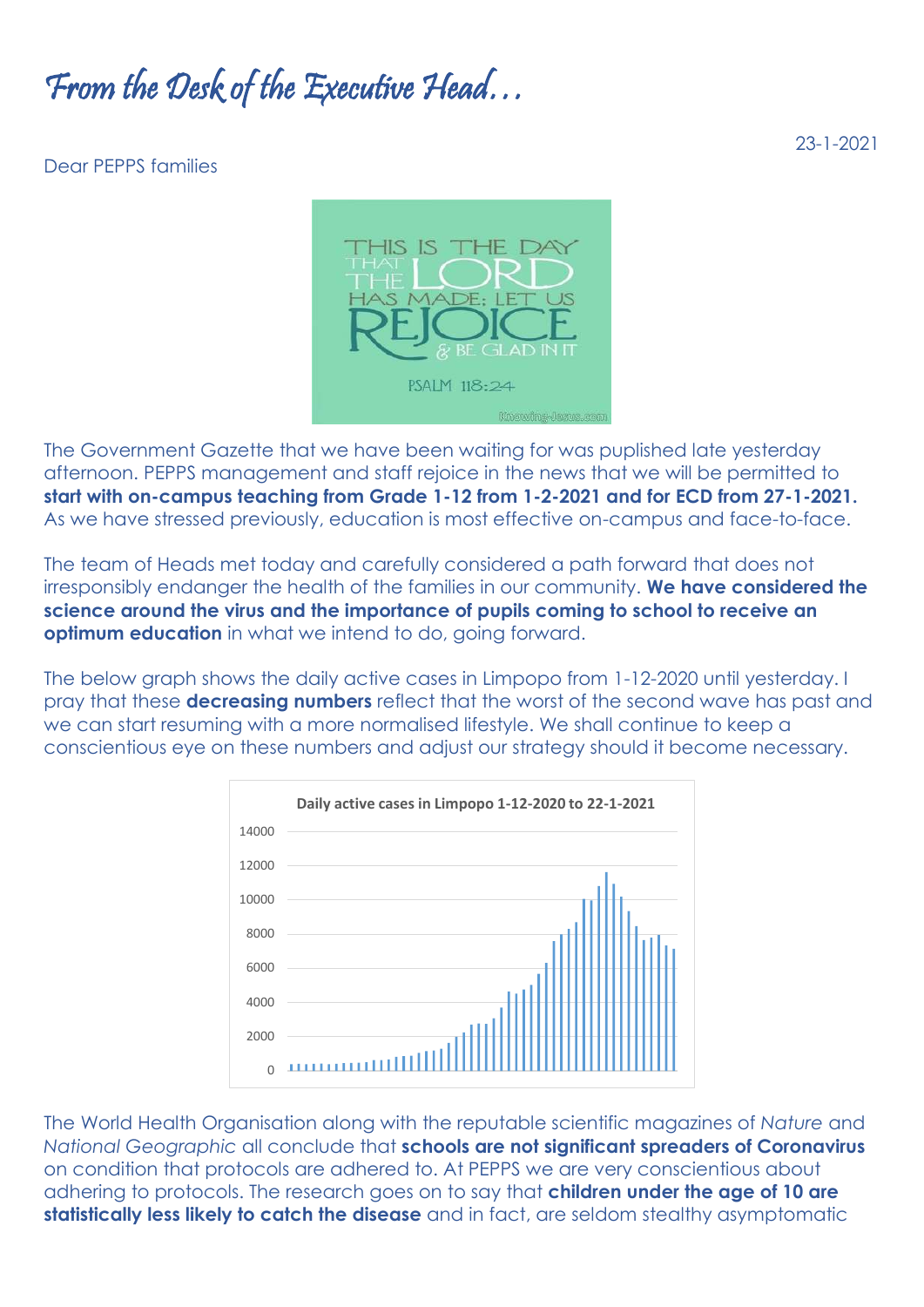carriers either. The links to the articles I am referring to are given below, for those who may be interested in reading the current science available on the subject.

<https://www.who.int/docs/default-source/coronaviruse/risk-comms-updates/update39-covid-and-schools.pdf>

<https://www.nationalgeographic.com/science/2020/12/we-now-know-how-much-children-spread-coronavirus/>

<https://www.nature.com/articles/d41586-020-02973-3>

Obviously, it is impossible to guarantee safety for all, but **we promise to do everything reasonable to protect all people on our campuses** as we return to school.

The purpose of our organisation is to excellently educate children and to this end, our plan is as follows:

**All ECD pupils will return to school campuses as planned on Wednesday 27-01-2021.**

## **Online schooling will begin on Wednesday 27-01-2021 for Grade 1-12 pupils.**

**All Grade 1-12 pupils will be permitted to collect resources from school on Wednesday 27- 01-2021 and Thursday 28-01-2021.** Families will receive an email detailing the date and time that each pupil may collect resources from campus. Masks must be worn to collect the resource pack. Pupils do not need to wear their uniform and there will be no classes. Pupils will be sanitised and have their temperature screened, before spending a minimum of time on campus simply collecting their resources and immediately leaving. Teachers will assist in ensuring the efficiency and efficacy of this process.

**All Grade 1-12 pupils will return to campus from Monday 01-02-2021 or Tuesday 02-02-2021.** Each pupil will be allocated to the **Red or Blue group** in their class and come to school **every second day**. The email, which will be sent to each family on Monday 25-01-2021, will let you know if your child is in the Red or Blue group. As soon as possible, and when we feel it is safe to do so, we shall bring pupils back to classes daily. Grade 1-3 and Grade 12 pupils will all return to campus daily at the earliest reasonable opportunity. Each school's Head will communicate the details of what will happen on each campus.

Information about the daily lessons will be shared online with families to allow for pupils who cannot attend school, on certain days, to stay up to date. **We plead with families not to send unwell children to school and not to send children to school if a person in the household has been in contact with a Covid case or is experiencing any symptoms.** This endangers our community.

We are excited that we now have an **online uniform shop**, so we can minimise families coming to campus to purchase uniform items. Uniform items can quickly be collected from the various campuses without standing in queues.

## **PEPPS ONLINE UNIFORM SHOP: http://www.peppsuniform.co.za/**

Uniform can still be purchased at: Bank store - 24 Ruiter Road Mokopane (015 491 2400) Stands - 60 Pretorius Road Mokopane (015 491 7862) Uniform Shop – Polokwane Campus Uniform Fitting – Ga-Ledwaba Campus